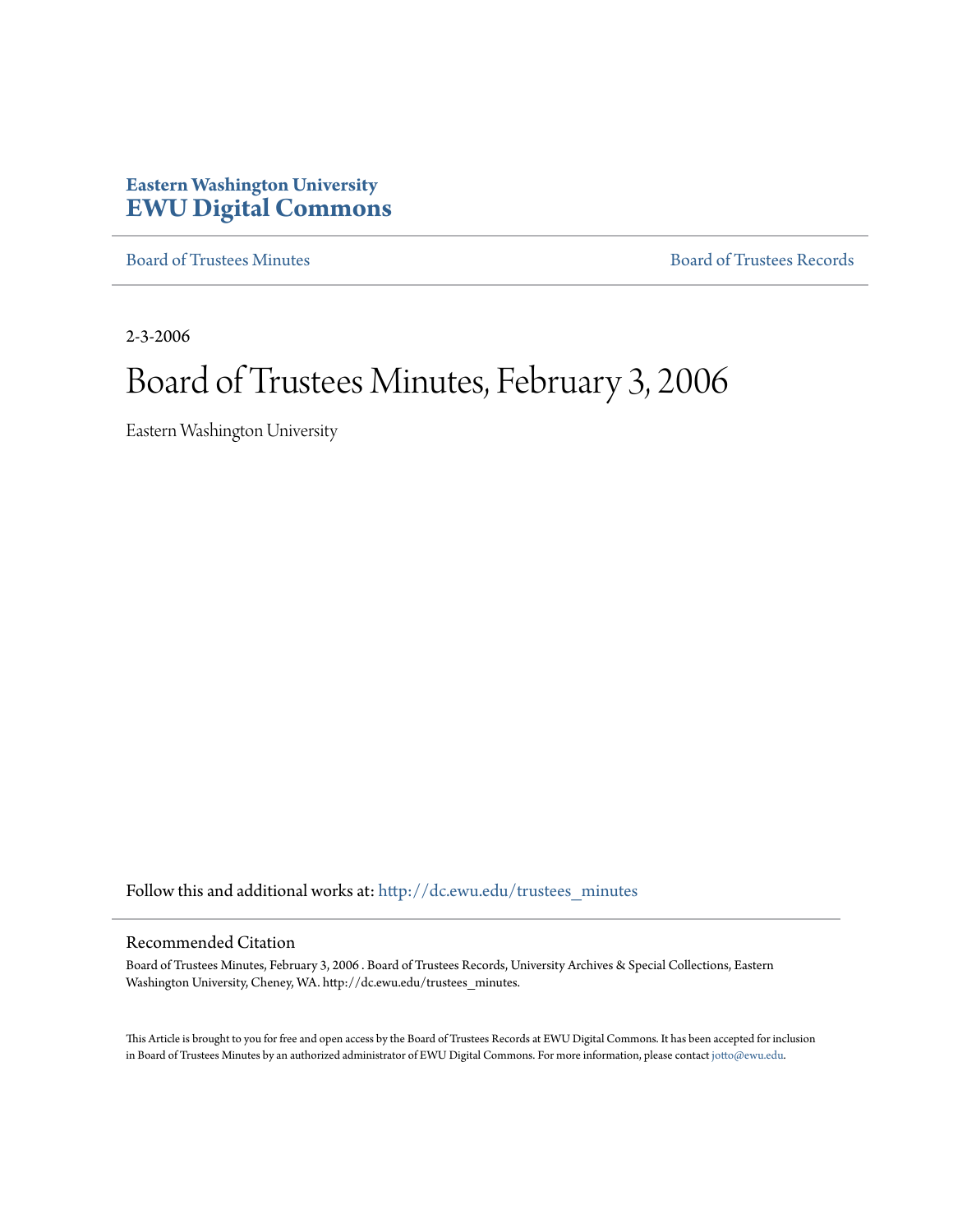## **EASTERN WASHINGTON UNIVERSITY BOARD OF TRUSTEES**

# **February 3, 2006**

## **Open Public Session at 12:30 p.m. Executive Session at 11:30 a.m. TAW 215**

# **MINUTES**

## **Call to Order, I.**

Chair Mikkelsen called the meeting to order at 11:30 a.m.

## **Quorum, II.**

A quorum was present; Trustee Kauffman was unable to attend due to a scheduling conflict.

## **Executive Session, III.**

Chair Mikkelsen announced that the Board would convene in executive session for purposes authorized in RCW  $42.30.110(1)(g)$ , to evaluate the qualifications of an applicant for public employment or to review the performance of a public employee. She anticipated that the Board would reconvene in open session at approximately 12:30 p.m., and she stated that no action would be taken during the executive session.

## **Reconvene**

Chair Mikkelsen reconvened the Board in open session.

## **Reports, IV.**

## **University President's Report, IV.A.**

- Dr. Levin-Stankevich reported that enrollment continues to be strong, currently 290 students over last year. The university is proactively addressing the state-wide enrollment demographics challenges and the retention challenges. The task force will have recommendations in February.
- Dorothy Zeisler-Vralsted, Eastern's new Vice Provost for Academic Affairs was introduced. Dr. Zeisler-Vralsted has been recognized nationally for her work with retention and graduation rates, so Eastern is fortunate and pleased that she has joined the administration. She comes from the University of Wisconsin at La Crosse.
- Eastern hosted a diversity open forum on December 1 to hear from community members. Approximately one hundred people attended, and many spoke. The benchmark report has been distributed to Trustees. The reports are available on Eastern's website, and can be accessed from the diversity web page. The President's Advisory Committee on Diversity continues to follow-up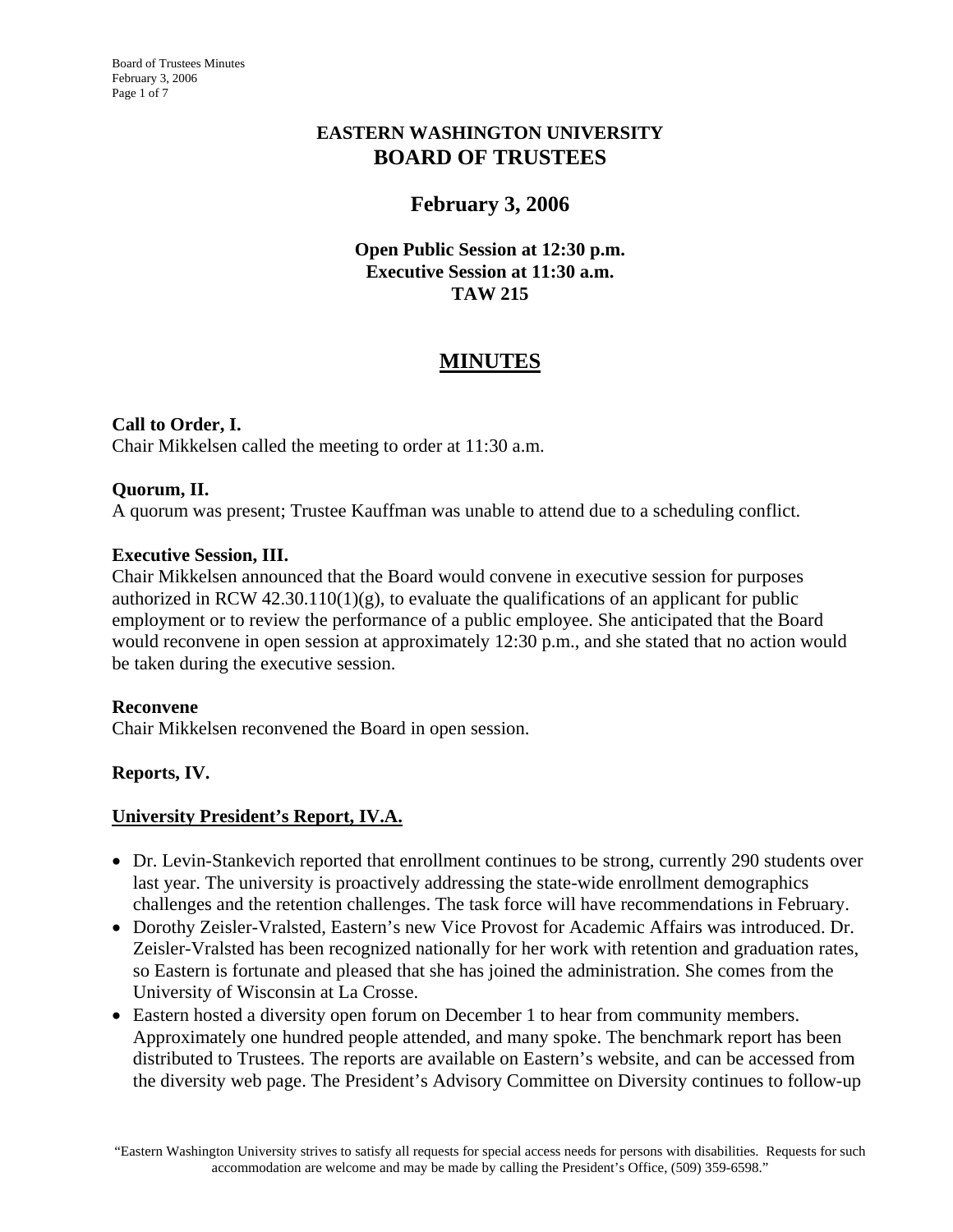with this important initiative. A follow-up work session focusing on the areas that directly affect students will be held on February 22.

- Advancement: A \$250,000 gift was recently received from Dr. Jeannie Shreve. Also, an important match gift of \$25,000 for graduate student fellowships was received. Eastern is very pleased that Lisa Poplawski was recently named Director of Alumni and Planned Giving.
- Advertising in Bellevue has increased, with the back of two city buses wrapped with the phrase "Eastern at BCC".
- Legislative Update: Alicia Kinne and Garrett Havens recently joined Jeff Gombosky to testify at the Senate Higher Education hearing regarding institutional mission and Eastern's role in resolving issues of state higher education.
- Strategic planning: Deans Council, President's Cabinet, and the Strategic Planning Council are working on solutions to bring the budget process in line in order to support the goals of the strategic plan.
- General Education: this initiative continues and the committee has identified six pillars and six learning outcomes that cross the boundaries of several colleges and instill qualities in students that employers desire.

## **Trustees' Reports, IV.B.**

## **Academic Affairs Committee, IV.B.1.**

The Academic Affairs Committee received numerous valuable reports including the archeological dig in People's Park in Spokane by Archeological & Historical Services, and the Grants and Contracts Annual Report 2004-'05. The Diversity Grant deadline is approaching in January, and the search is continuing for a Diversity Faculty Fellow. A report was given about the Partners in Learning grant as well.

# **Advancement Committee, IV.B.2.**

Mr. McReynolds reported that Advancement includes several related functions: communications, alumni relations, government relations, and the EWU Foundation. The Advancement Committee has met twice since the last Board of Trustees meeting. Three important areas the committee discussed are: 1) Plan for introducing the university's new president. A draft roll-out plan has been developed for the first hundred days by University Relations with input from numerous campus constituents. 2) The committee reviewed and discussed the legislative strategy for the university. Today is a major cut-off date for bills. 3) The fundraising area continues to be led well by Gerilyn Hausback and Mary Voves in the absence of a Vice President for Advancement. The first six months of this year have exceeded the funds raised during the first six months of last year. The university continues its commitment to the capital campaign.

# **Business and Finance Committee, IV.B.3.**

Mr. Tanaka reported that the Business and Finance Committee received an important presentation from Michelle Whittingham regarding the state wide enrollment trends and how this is impacting Eastern. Freshmen and transfer applications are currently down for 2006-07 both at Eastern and state wide. Eastern is looking into potential reasons for this trend, and the Board has a good sense that the President and his staff are on top of this and are developing strategies to deal with it. The Committee also received an update from Rick Romero on the recreation center, and Rick will also be presenting that update to the full Board today at this meeting. Mr. Tanaka expressed that he wants to state that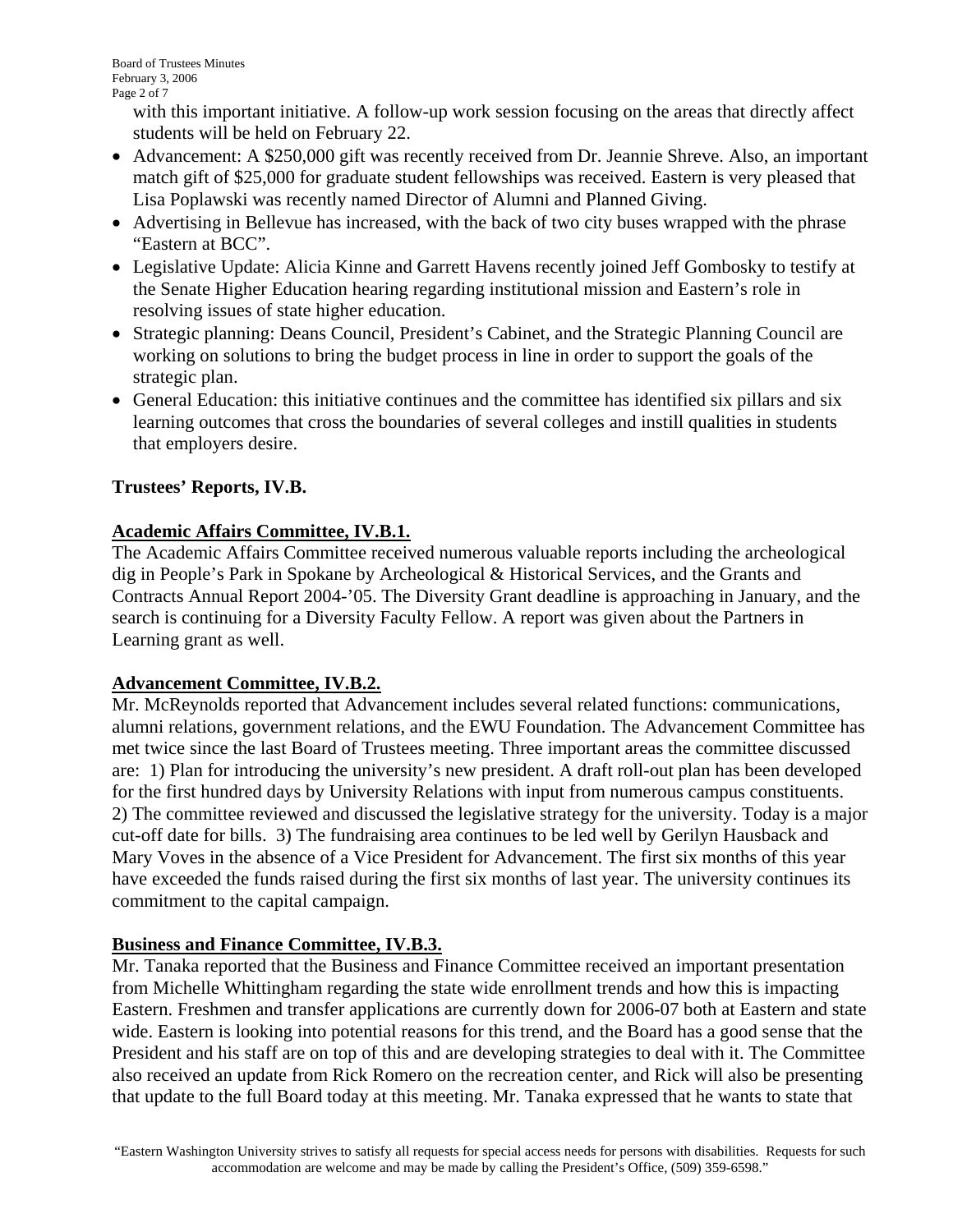Board of Trustees Minutes February 3, 2006 Page 3 of 7

the Board clearly understands they are in a partnership with the students and that the Board is very invested in meeting the student's needs and providing support. He stated that the Board also has a fiduciary responsibility and will be looking very closely at the costs of this project. The Board also understands that the students voted to impose a fee on themselves. In addition, the Business and Finance Committee approved several items that will be coming forward to the full Board this afternoon and they are: Comprehensive Health Fee, Risk Management Policy, and Auxiliary Audits.

## **Student Affairs Committee, IV.B.4.**

Ms. Zozaya-Geist reported that the Student Affairs Committee also discussed enrollment trends and strategies as well as the Comprehensive Health Fee. The Committee received updates from the Associated Students and Intercollegiate Athletics. Athletic consultants have been on campus these last couple of days talking with constituent groups. Ms. Parks shared the academic and athletic achievements of the student athletes, which are impressive. Frank Nelson gave an overview of Eastern's graduation rates and success rates, as compared to the NCAA requirements. Ms. Zozaya-Geist stated that it is important for the Board to be informed of and to understand this information, as penalties are given if schools don't meet the requirements. The Committee also discussed the Diversity Initiative, and Board Members are invited to attend the work session on February 22 which will focus on topics particularly important to students.

## **Joint Governing Board, IV.B.5.**

The Joint Governing Board has sent a request to meet with the Council of Presidents, and at this time they have not heard back.

## **Special Recognition, IV.B.6.**

Mr. Budke asked Leslie Mowatt to come to the front in order to be recognized for her work with the presidential search. Mr. Budke stated that it is more than appropriate to recognize and thank Ms. Mowatt for her dedicated work on this project. Mr. Budke acknowledged that Ms. Mowatt made numerous personal sacrifices and dedicated herself to the interest of Eastern during this process. She gave up holidays, vacation plans, and evenings in order to accomplish this monumental task and the incredible time line. Mr. Budke expressed that if it hadn't been for Ms. Mowatt, the university would not have a new president at this point. Chair Mikkelsen also expressed her thanks and appreciation to Ms. Mowatt.

## **Presidents' Reports, IV.C.**

## **Faculty Organization, IV.C.1.**

The Strategic Planning Council awarded fifteen Strategic Planning Resource Pool grants to faculty, staff and students. The Washington Council of Faculty Representatives is developing a brochure that will showcase several EWU programs. Several EWU faculty, including Bill Youngs and Sally Winkle, will participate in a reception in Olympia to showcase faculty initiatives that serve communities within Washington. A proposal has been submitted to reinstate a faculty legislative representative in Olympia, a position that was cut in 1996 due to budget restraints. UFE & Faculty Organization will be paying for this position, and the faculty rep. will need release time. The Faculty Values statement; other institutions have been impressed with EWU's statement and the Faculty Organization passed a resolution of support for the statement. Faculty Organization received a strategic planning grant for difficult dialogues to sponsor open forums and speakers, some with the theme of academic freedom. Dr. Dalla made it possible for Dr. Winkle and Dr. Youngs to attend the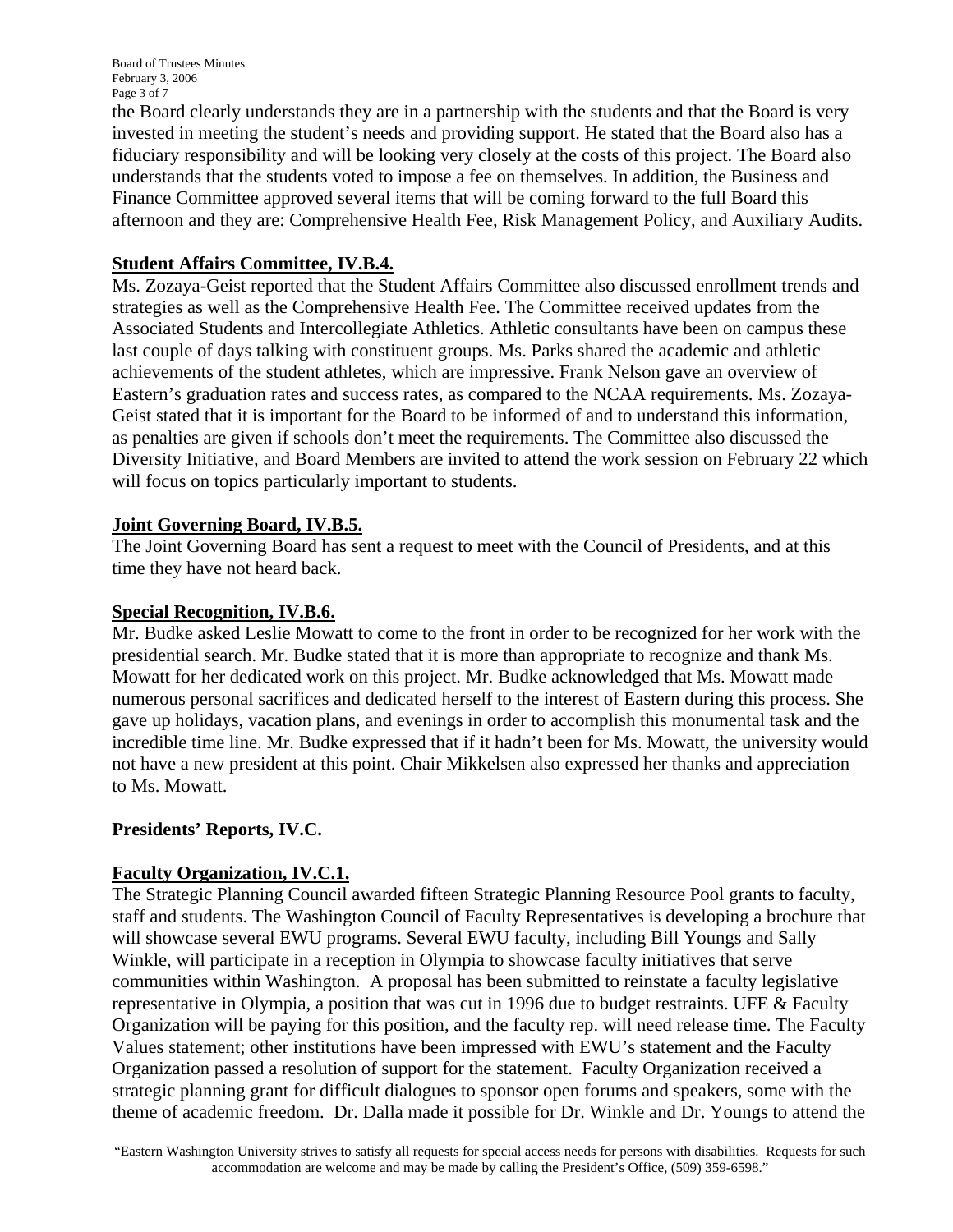Board of Trustees Minutes February 3, 2006 Page 4 of 7

Association of American Colleges and Universities conference in Washington, D.C. regarding liberal education, globalization, and engagement.

## **Classified Staff Union, IV.C.2.**

The Classified Staff Union has been meeting with Human Resources regarding performance expectations. The Classified Staff are preparing for the new president and looking forward to his arrival. Ms. Van Bemmel thanked Dr. Levin-Stankevich for working so hard here at Eastern and with such dedication, and she congratulated him on his new job.

## **Associated Students, IV.C.3.**

Ms. Kinne reported that she has been doubling as legislative affairs representative recently, as two important bills are being considered: one regarding text book prices; and one proposing that the student trustee start their position in July rather than June so they will be more informed and prepared to vote on the budget, not as their first voting item but their last. Higher Education Day in Olympia recently focused on student success. The student leadership conference is intended to help promote student engagement, and Ms. Kinne is pleased that the New York Times is sponsoring this event. Students are also involved in the United Nations Awards, and also the university district committee, which is intended to help foster a more student oriented environment in the Spokane university district.

## **Special Reports, IV.D.**

## **Spokane Strategy Update, IV.D.1.**

Eastern has asked the legislature for a proviso in the budget bill that would allow EWU to sell the Spokane Center and channel the proceeds from that sale into the pre-design and design for a building on the Riverpoint campus or adjacent to the Riverpoint campus. Dr. Levin-Stankevich reported that he and Jeff Gombosky recently talked with legislators about this proviso and about EWU's capital budget request. The reaction was generally favorable, but some reactions were mixed regarding the Patterson and Martin/Williamson projects. Dr. Levin-Stankevich reported that he recently met with Judy Cole and Marty Dickenson of The Spokane Partnership to discuss the university district.

## **Faculty Fellow for Diversity Update, IV.D.2.**

Dr. Dalla reported that last year's search did not result in the hiring of a Faculty Fellow. The search has been reopened, and there are eleven applications. The search committee has met to begin the process of evaluating the applications. Effort was made to recruit internal candidates, however, the candidate pool is made up of external candidates. The goal is to identify finalists by the end of the quarter.

## **2005 Auxiliary Funds Audits by LeMaster and Daniels, IV.D.3.**

The Auxiliary Funds Audit includes four areas: Housing and Dining, Bookstore, ASEWU, and Pence Union Building. Mr. Frickle reported that these areas received a clean audit opinion, with no management letter comments – either formal or informal. The fifth area reviewed, Intercollegiate Athletics, was different than an audit. The NCAA came out with new procedures that an independent CPA firm must perform. Mr. Frickle reported that his firm followed those procedures and wrote a report, which is different from an audit. There were no findings in this area, which is positive. *Motion 02-01-06: "I move that the Board of Trustees accept the audit reports for the four areas, and the report on the agreed upon Procedures for the Intercollegiate Athletics area."*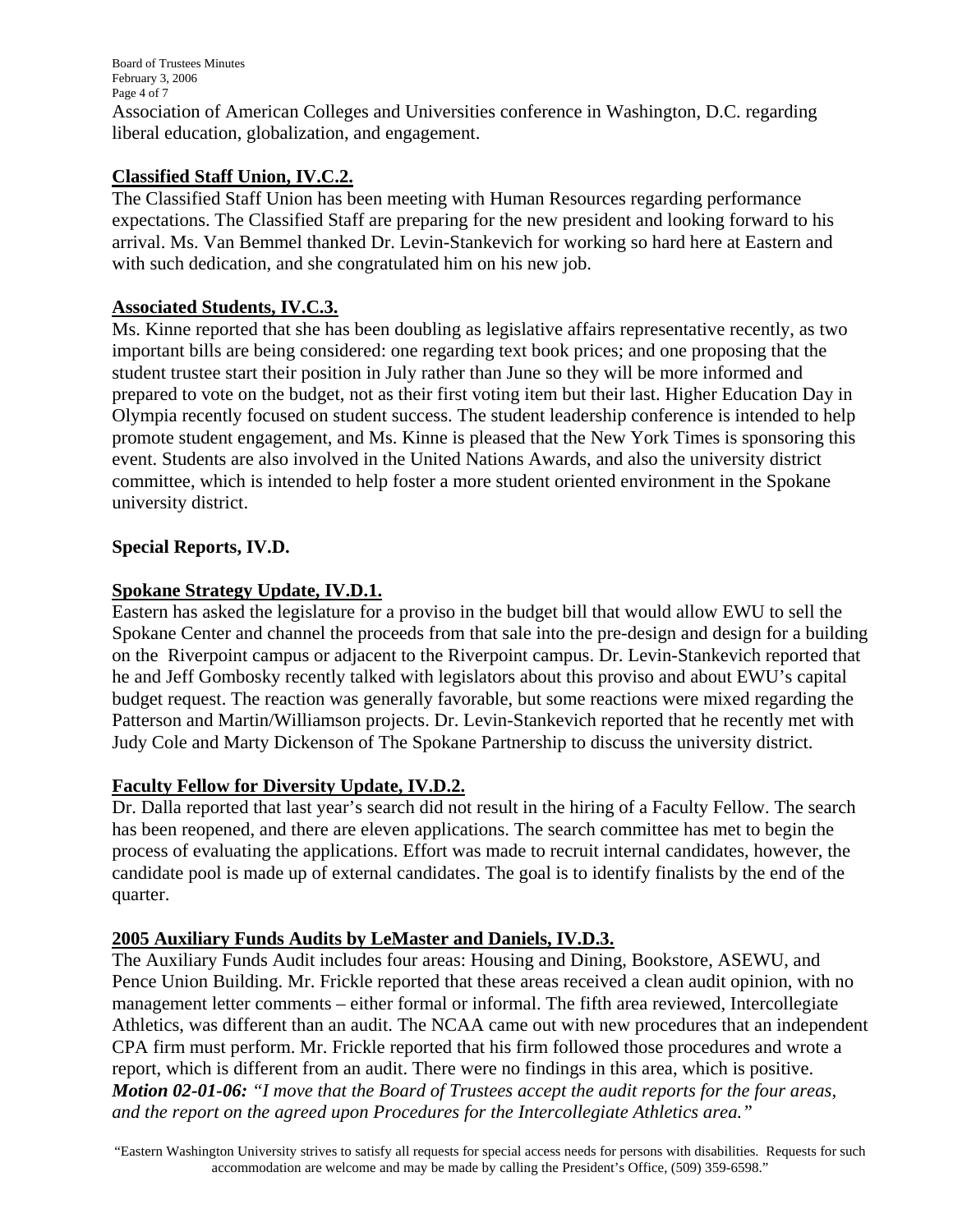*Motion by Trustee Budke; seconded by Trustee Ortega.* 

### *The motion carried.*

A special thank you was expressed to Toni Habegger and her staff for managing the audits well.

## **Recreation Center Update, IV.D.4.**

Rick Romero opened his report stating that there are two important issues regarding the recreation center  $-1$ ) that this is a partnership with the students, and 2) that fiscal responsibility is extremely important. Mr. Romero shared that he has had the privilege of working with three student governments on this project, and he recently discussed the partnership with the current student government members. A recent open forum made it apparent that there are fundamental differences among groups of students regarding which facilities/amenities they believe should be included in the center. One group of students believes it is very important to provide space to accommodate intramural sports. One group of students believes it is important to provide the opportunity to appeal to the external community by including ice which could be a possible revenue source for the center. Mr. Romero commented that he has been incredibly proud of the students who have come forward to express their opinions, differences in opinion, and information. At yesterday's ASEWU meeting, the council considered three different possible options for the center, and they discussed the different trade offs and advantages and disadvantages of each option. After extensive discussion, ASEWU voted to stay with the original version of the project with 6 positive votes and 2 abstentions. The original design provides the infrastructure so that ice could be maintained if and when desired. Ms. Kinne reported that 100 students voiced their opinions at the open forum, and there does appear to be a major divide among student groups. Ms. Kinne feels the option the Associated Students voted for is by far the best option.

Mr. Romero reported that the process of getting cost estimates will continue, and that an absolute cost may not be available until the bids come in. The administration will continue to answer the questions and concerns of the Board and the students.

#### **Action Items, V.**

## **Consent Action Items, V.A.**

## **Minutes of the October 7, 2005 Board of Trustees' Meeting, V.A.1.**

## **Minutes of the December 2, 2005 Board of Trustees' Meeting, V.A.2.**

*Motion 02-02-06: "I move that the Board of Trustees approve the Consent Action Items as presented."*

*Motion by Trustee Budke; seconded by Trustee Roestel.* 

*The motion carried.* 

## **Discussion Action Items, V.B.**

"Eastern Washington University strives to satisfy all requests for special access needs for persons with disabilities. Requests for such accommodation are welcome and may be made by calling the President's Office, (509) 359-6598."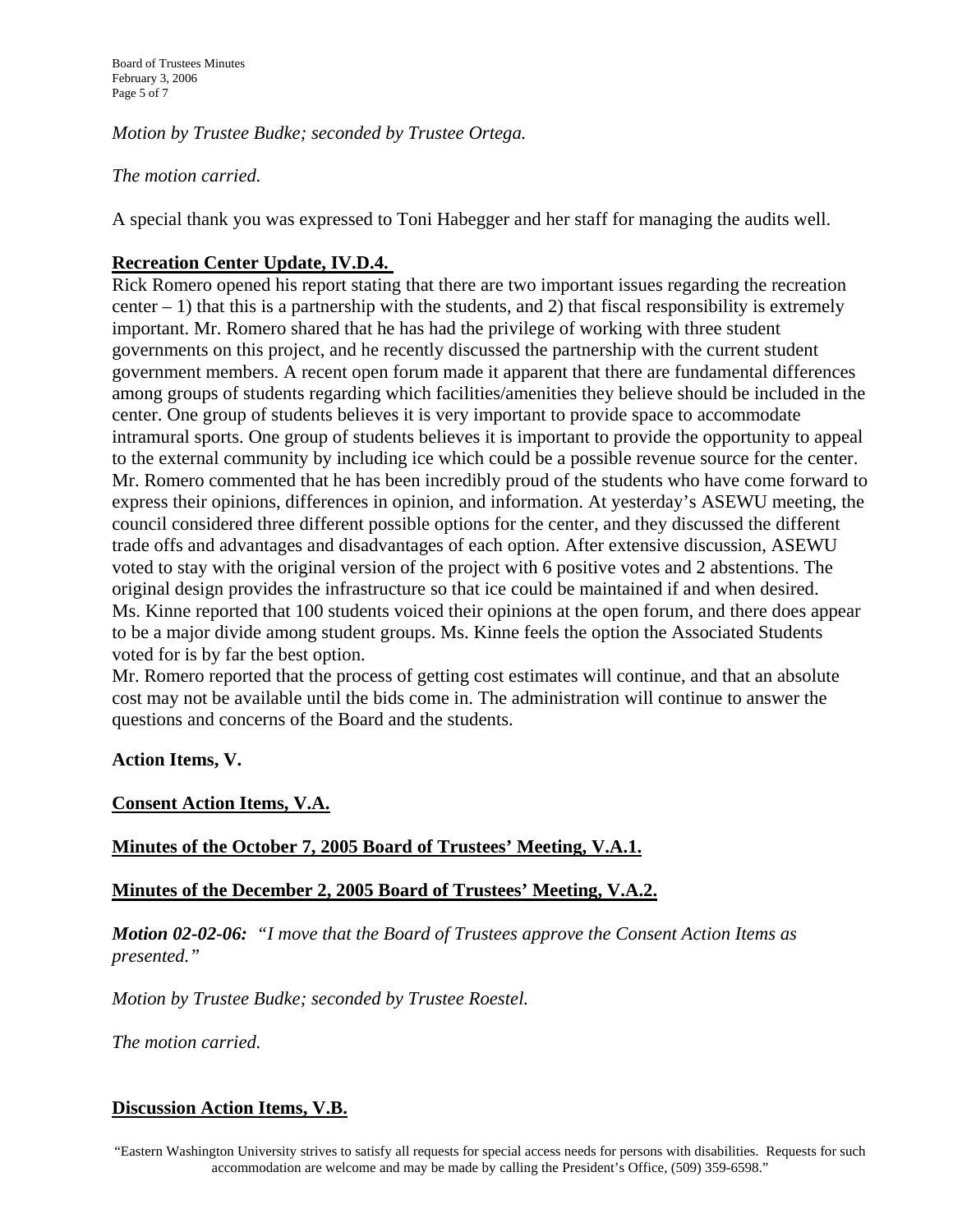## **Comprehensive Health & Wellness Fee, V.B.1.**

Mr. Ponder thanked the President's Staff, Cabinet and the advisory group who have been involved in this project. He expressed additional appreciation to Dean Appleton and Dean Frumkin who were engaged and assisted with the discussion of options for this program. Mr. Ponder believes this comprehensive health and wellness program will benefit the entire university. This program will be rolled out over a two year timeline in various stages. Two current positions in Health & Wellness were originally funded on an interim basis by President Jordan. The Business & Finance and Student Affairs Committees discussed the need for an implementation plan and an assessment plan, and they asked that these two plans be developed. Both elements will be developed and brought to the March Student Affairs Committee meeting. The Student Affairs Committee approved the recommendation of the fee and the combination of services.

*Motion 02-03-06: "I move that the Board of Trustees approve this fee."* 

*Motion by Trustee Ortega; seconded by Trustee Roestel.* 

*The motion carried.* 

### **Risk Management, V.B.2.**

Ms. Jolynn Rogers, Director of Human Resources, Rights, and Risk presented a new Risk Management Policy for approval by the Board. Ms. Rogers reported that Eastern has had a risk management program in place for some time, but has not had a formal policy. An external review team studied this issue and recommended Eastern develop a policy with objectives and expectations. This new policy is consistent with other university policies. This policy outlines and identifies what should be considered and who should be contacted in case of emergencies, including procedures involving events and field trips. The question was asked, how will the campus be notified of this new policy and its procedures? Ms. Rogers stated that an all-campus notice will be sent to notify that the policy is in place, the policy will be available on the web site, training will be provided, and responsibility will be placed on department heads. Students will follow the same process as employees in regard to this policy.

*Motion 02-04-06: "I move that the Board of Trustees approve the risk management policy as presented."* 

*Motion by Trustee Roestel; seconded by Trustee Ortega.* 

*The motion carried.* 

## **Revised 2006 EWU BOT Meeting Schedule, V.B.3.**